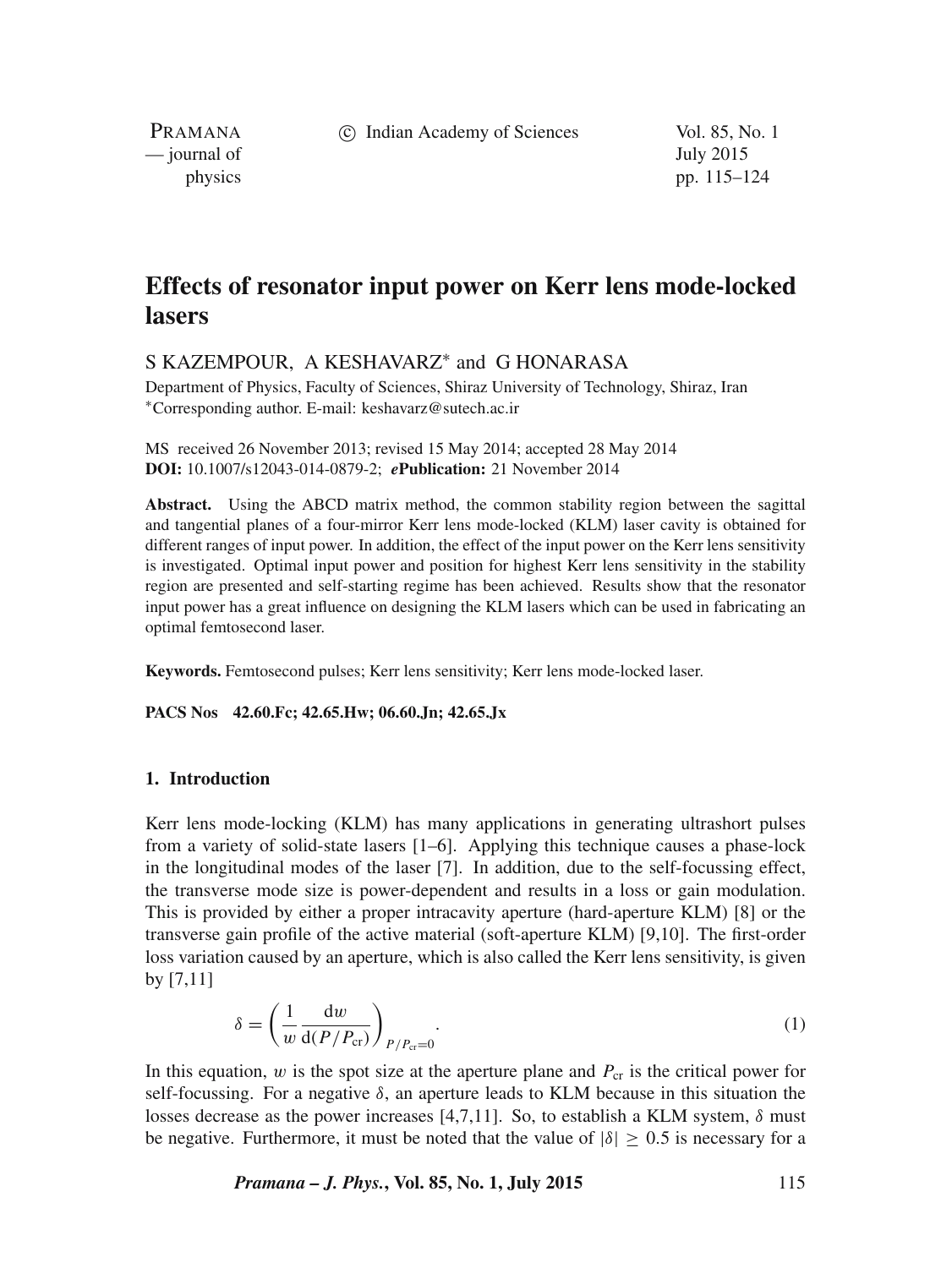# *S Kazempour, A Kesha*v*arz and G Honarasa*

reliable mode locking. In this case, initiating KLM usually needs a cavity perturbation [7]. Moreover, a sufficiently large  $|\delta|$  leads to a self-starting KLM [12]. Therefore, a stable mode-locking regime depends on a careful adjustment of the resonator and properly controlling the focussing condition of the Kerr medium [13]. To the best of the authors' knowledge, a study considering the effects of the resonator input power in designing KLM laser has not yet been reported in the literature.

In this paper, the effects of the resonator input power on the resonator parameters such as the stability region and Kerr lens sensitivity are investigated. This input power can be adjusted by changing the transmission coefficient of the output mirror. This paper is organized as follows. In §2, the resonator configuration is presented and its astigmatism compensation method is described. In addition, the method of calculating the Kerr lens sensitivity is introduced. In §3, the common stability region between the sagittal and tangential planes is obtained for different ranges of input power. Also, the effect of input power on the Kerr lens sensitivity is studied and optimum values for the self-started KLM laser is calculated. Finally, conclusion is given in §4.

### **2. Theory**

A four-mirror cavity is an usual astigmatism-compensated resonator for KLM laser [14]. In this resonator, the beam propagates over many rounds in continuous wave (cw) operation until a steady state is reached. Then, the nearest slit to the output mirror is progressively closed until pure KLM pulses, without any cw component in the spectrum, were achieved [12]. Therefore, calculations in this paper are carried out for the cw steadystate operation. This resonator configuration is shown in figure 1. In this configuration, slits  $S_1$  and  $S_2$  are placed close to the output  $(M_1)$  and the back  $(M_2)$  mirrors, respectively. Slit  $S_1$  is in sagittal plane and provides the KLM. Slit  $S_2$  is in tangential plane and avoids wavelength instabilities. Additionally, in order to simplify the article, a Gaussian beam is considered.



**Figure 1.** Resonator configuration for KLM laser: tilted mirrors  $M_2$  and  $M_3$  are focussing; output mirror  $M_1$  and back mirror  $M_4$  are flat;  $S_1$  and  $S_2$  are the slits;  $L_1$  and  $L_2$  are the arms. The Kerr medium is placed between the mirrors  $M_2$  and  $M_3$ in the central resonator.

#### 116 *Pramana – J. Phys.***, Vol. 85, No. 1, July 2015**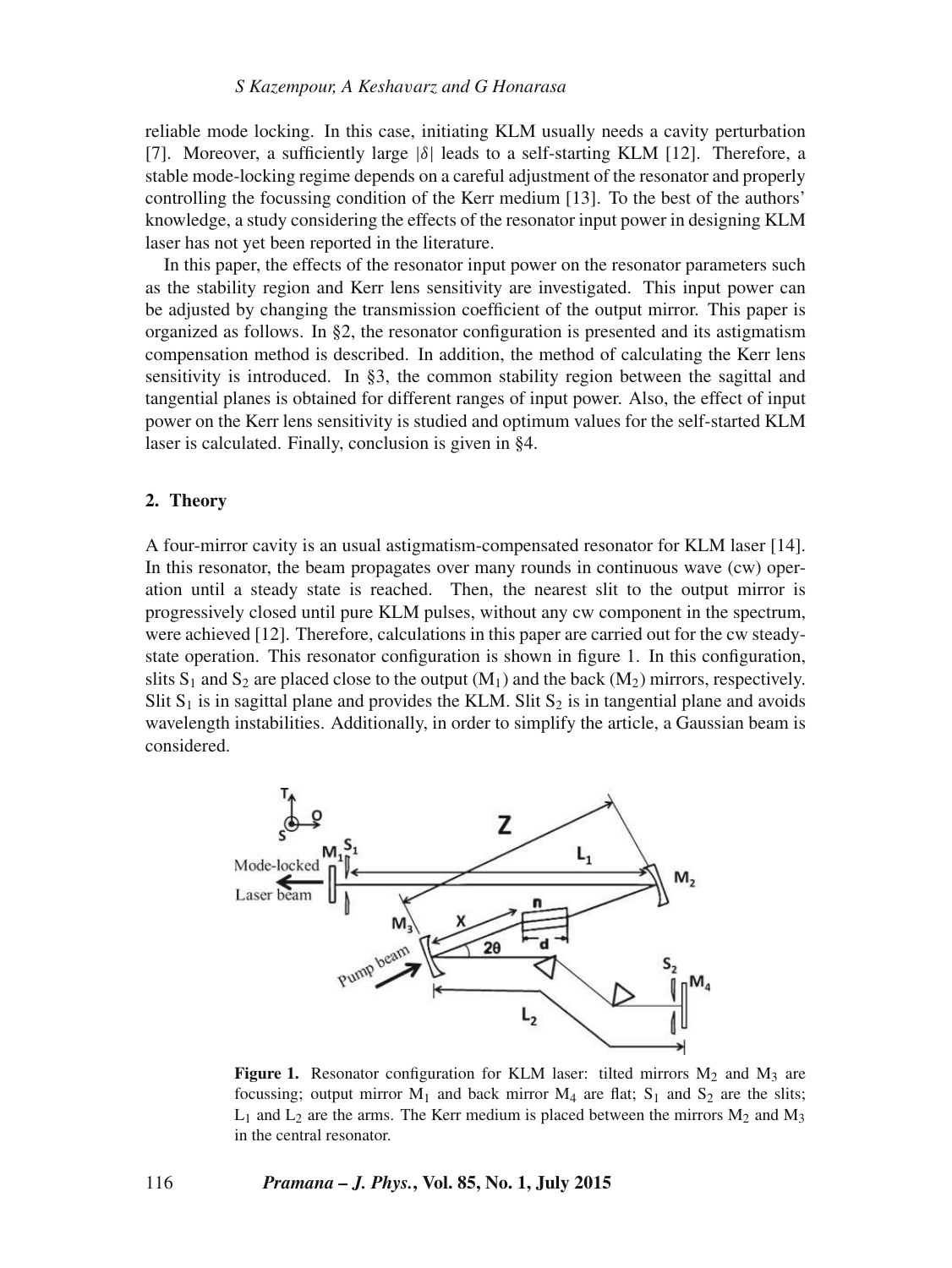### 2.1 *Astigmatism compensation method*

A Ti:sapphire rod is considered as the Kerr medium. This rod has also provided the required gain for KLM lasers [7,13]. In order to compensate the astigmatism of the Brewster-cut Ti:sapphire rod, the focussing mirrors are tilted at an angle  $\theta$  [15,16]. Therefore, the focal lengths of these mirrors are different in sagittal and tangential planes, which are given by [17]

$$
f_{\rm S} = \frac{f}{\cos(\theta)},
$$
  

$$
f_{\rm T} = f \times \cos(\theta).
$$
 (2)

The optical lengths of Kerr medium with thickness  $d$  and refractive index  $n$  under Brewster angle in the sagittal and tangential planes are [18]

$$
d_{\rm S} = d\sqrt{n^2 + 1}/n^2,
$$
  
\n
$$
d_{\rm T} = d\sqrt{n^2 + 1}/n^4.
$$
\n(3)

To compensate for astigmatism, different optical lengths of eq. (3) have to correspond for the different focal lengths of eq. (2) [16]. Assuming the radius of curvature of tilted mirrors  $M_2$  and  $M_3$  are equal,  $R_1 = R_2 = R = 2f$ , leads to

$$
d_{\rm S} - 2f_{\rm S} = d_{\rm T} - 2f_{\rm T}.\tag{4}
$$

Substituting eqs (2) and (3) in eq. (4) gives a quadric equation for  $\cos \theta$ . Solving this equation leads to

$$
\theta = \arccos\left[\sqrt{1 + \left(\frac{Nd}{2R}\right)^2} - \frac{Nd}{2R}\right],\tag{5}
$$

where

$$
N = \sqrt{n^2 + 1} \frac{n^2 - 1}{n^4}.
$$

Therefore, if the resonator of figure 1 is tilted to the angle given by eq. (5), the astigmatism is compensated [18].

### 2.2 *Transfer matrix of KLM lasers*

For high intensity, the nonlinear Kerr effect modifies the refractive index according to [19]

$$
n = n_0 + n_{2E} |E|^2,
$$
\n(6)

where E is the electric field,  $n_0$  is the refractive index of the medium in the absence of the light field and  $n_{2E}$  is the Kerr constant. Under Brewster angle of incidence, one has to distinguish between the beam size of the sagittal and tangential planes according to

$$
w_{\rm S} = w,
$$
  

$$
w_{\rm T} = w \times n_0,
$$
 (7)

$$
Pramana - J. Phys., Vol. 85, No. 1, July 2015
$$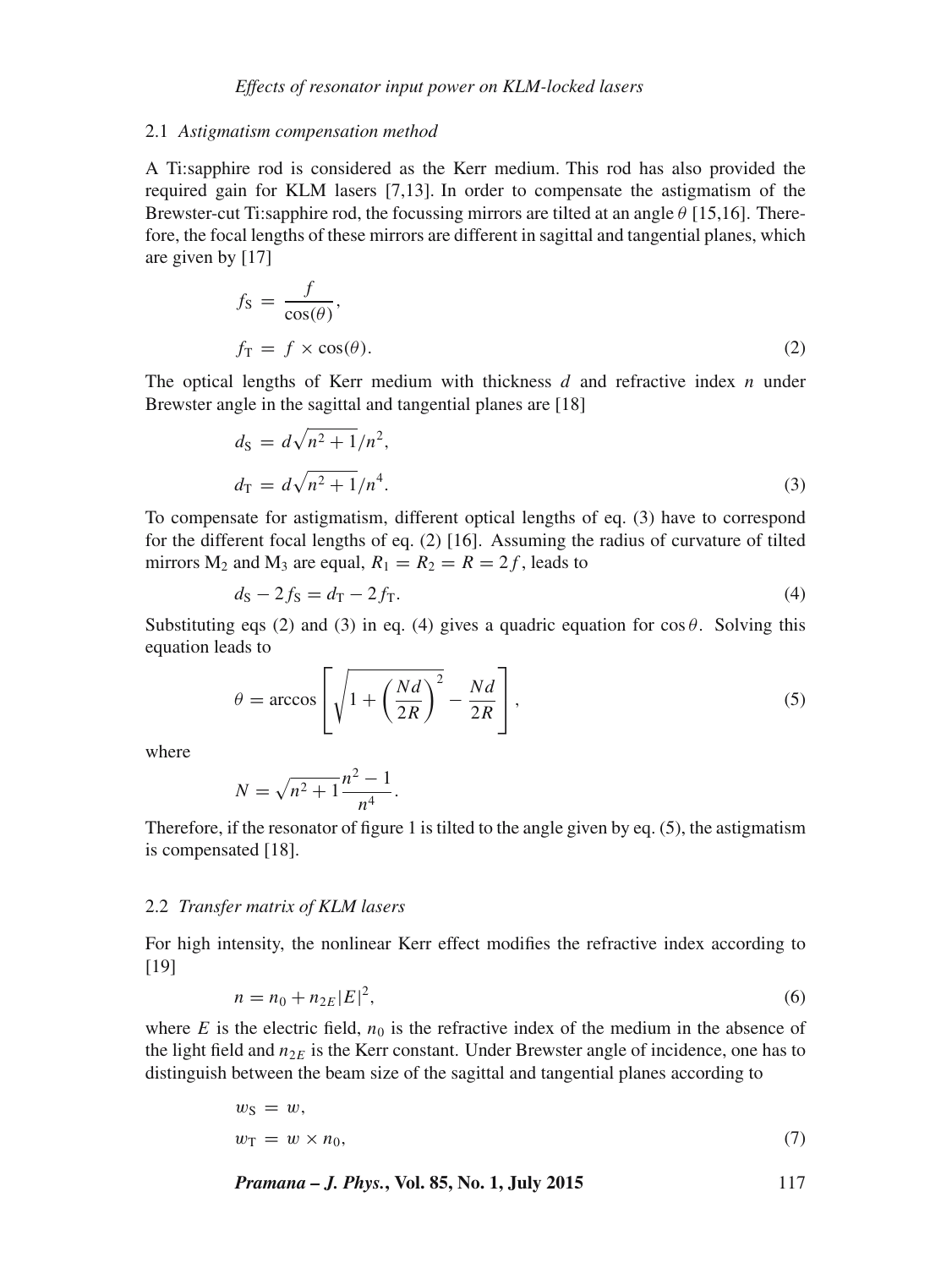where w is the half width at  $e^{-1}$  maximum intensity of incident beam. The transfer matrix of the Kerr medium is given as [20]

$$
T_{\mathcal{K}}(z) = \begin{bmatrix} \cos(\gamma z) & \frac{1}{\gamma} \sin(\gamma z) \\ -\gamma \sin(\gamma z) & \cos(\gamma z) \end{bmatrix},
$$
\n(8)

where the parameter  $\gamma$  is [18]

$$
\gamma = 2\sqrt{\frac{n_{2E}}{w_{\rm S}w_{\rm T}n_0}}E_0.
$$
\n(9)

Self-focussing of laser radiation occurs if the focussing effect due to the intensity dependence of refractive index increases beyond the spreading of the beam by diffraction. For Gaussian beam, the critical power that leads to self-focussing is [7]

$$
P_{\rm cr} = \frac{\pi c \varepsilon_0 \lambda_0^2}{64 n_{2E}} \,, \tag{10}
$$

where c,  $\varepsilon_0$  and  $\lambda_0$  are the speed of light, electric susceptibility and the wavelength in vacuum, respectively. The self-focussing at the critical power of eq. (10) just compensates for diffraction spreading. But, if the laser input power significantly exceeds the critical power, the beam focussing due to Kerr effect can cause catastrophic self-focus within the medium. In this case, the beam breaks up to filaments which is called beam collapse power. For Gaussian beam, this power level is defined by [7]

$$
P_{\text{collapse}} = \frac{ac\epsilon_0\lambda_0^2}{16\pi n_{2E}},\tag{11}
$$

where the factor  $a$  can take values between 3.77 and 4 depending on the environmental conditions [21]. The pair of prisms which are shown in figure 1, just compensate the dispersion. So, they do not cause a change in the system parameters used in this study. Therefore, as in [14], they can be neglected. In order to consider the difference between the focal lengths of tilted focussing mirrors in sagittal and tangential planes and the optical lengths of Brewster-cut Kerr medium in these two planes, the resonator is separated into two equivalent linear resonators corresponding to the sagittal and tangential planes, which is shown in figure 2.



**Figure 2.** Linear resonator configuration of KLM laser. The matrices represent the propagation from the face of the Kerr rod to the corresponding end mirror and back to the face of the rod.

# 118 *Pramana – J. Phys.***, Vol. 85, No. 1, July 2015**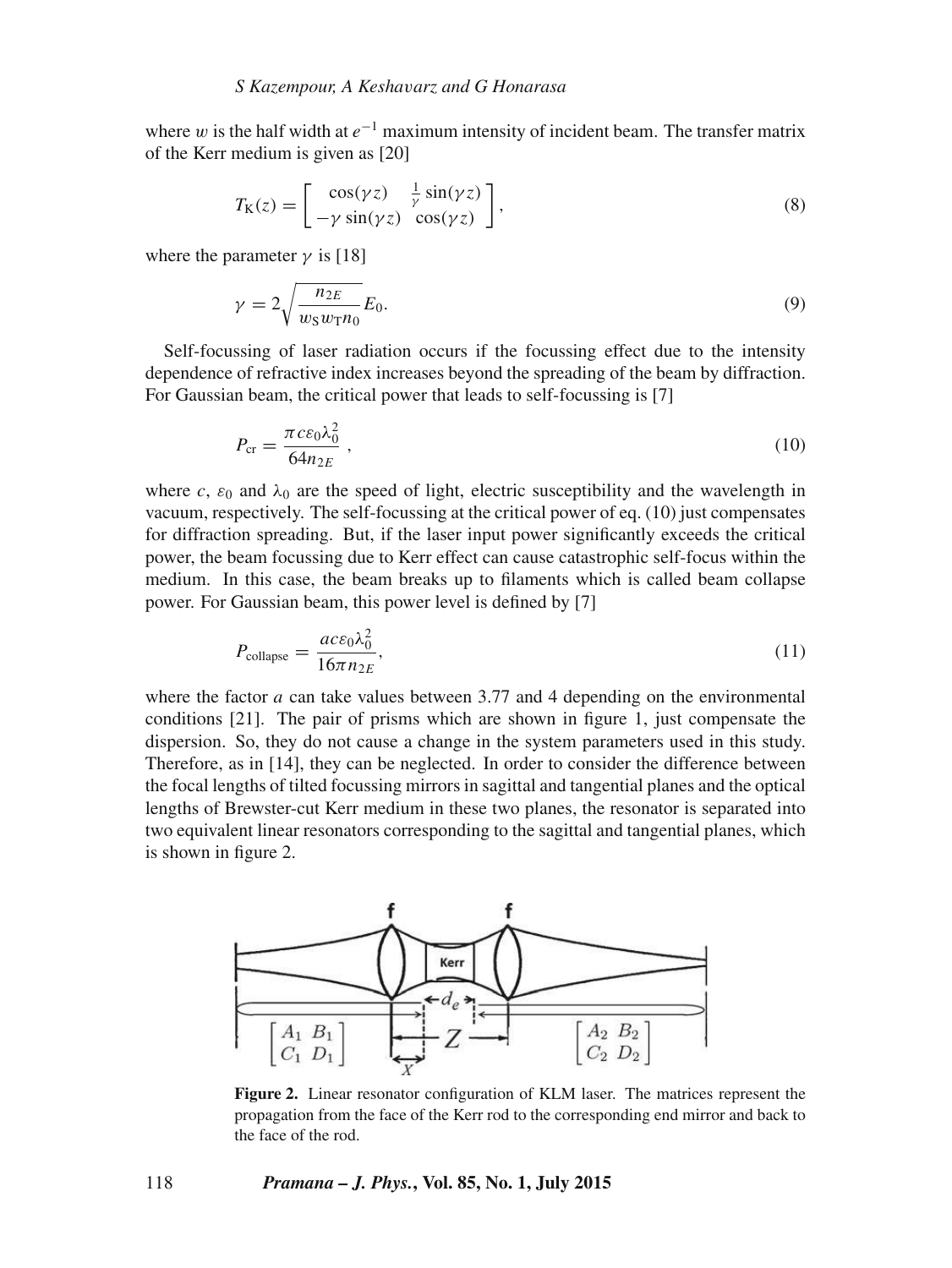# *Effects of resonator input power on KLM-locked lasers*

The equality of the arms  $(L_1=L_2)$  and the radius of curvature of the focussing mirrors  $(R_1=R_2)$  are generally essential for increasing the laser stability, which is considered in this paper. Due to the difference of the optical length of the Kerr medium in the tangential and sagittal planes, the optical length of the centre resonator is given as

$$
Z_i = Z + d_i - d. \tag{12}
$$

The subscript  $i = S$ , T represents the components of sagittal and tangential planes. In addition, the transfer matrices of the lens and free propagation are

$$
T_{\text{lens}}(f) = \begin{bmatrix} 1 & 0 \\ -1/f & 1 \end{bmatrix}
$$

$$
T_{\text{trans}}(z) = \begin{bmatrix} 1 & z \\ 0 & 1 \end{bmatrix}.
$$
(13)

Therefore, the round trip ABCD matrix of the KLM laser is given by

$$
T_{R.T.i} = \begin{bmatrix} A_0 & B_0 \\ C_0 & D_0 \end{bmatrix} = T_{trans}(L) T_{lens}(f_i)
$$
\n
$$
\times T_{trans} \left( \frac{Z_i - d_i}{2} \right) T_{Kerr.i}(d_i) T_{trans} \left( \frac{Z_i - d_i}{2} \right)
$$
\n
$$
\times T_{lens}(f_i) T_{trans}(2L) T_{lens}(f_i)
$$
\n
$$
\times T_{trans} \left( \frac{Z_i - d_i}{2} \right) T_{Kerr.i}(d_i) T_{trans} \left( \frac{Z_i - d_i}{2} \right)
$$
\n
$$
\times T_{lens}(f_i) T_{trans}(L), \tag{14}
$$

where  $f_i$  and  $d_i$  are obtained from eqs (2) and (3), respectively.

#### 2.3 *Kerr lens sensiti*v*ity*

Due to the difficulty of calculating Kerr lens sensitivity at the plane of an end mirror  $M_1$ by eq. (1), the parameters can be obtained by [11,12]

$$
\delta_i = \frac{\alpha_1 + \alpha_2 S}{2(\alpha_1 + \alpha_2 + 2\alpha_1 \alpha_2 S)},\tag{15}
$$

where

$$
S = \frac{A_0 + D_0}{2}
$$
  
\n
$$
\alpha_j = B_j/d_e + A_j, \qquad j = 1, 2.
$$
 (16)

In these equations  $d_e$  is the equivalent length of the Kerr medium,  $A_i$  and  $B_i$  are the matrix elements defined in figure 2 and  $A_0$  and  $D_0$  are the elements of the round-trip matrix, which are defined in eq. (14). If  $-1 < S < 1$ , the resonator is optically stable. According to the introduction and eq. (1), KLM is obtained only when  $\delta$  < 0. Considering the slit S<sub>1</sub> oriented to cut the beam in sagittal plane, qualitatively for  $|\delta_S| > 0.5$ , KLM starts only with a small shock to the mirror  $M_1$  and will be stable for several hours, whereas for smaller values of  $|\delta_S|$ , KLM needs to fine-tune the aperture size and is very sensitive to the abnormalities. On the other hand, for large values of  $|\delta_{S}|$ , KLM will be self-started.

*Pramana – J. Phys.***, Vol. 85, No. 1, July 2015** 119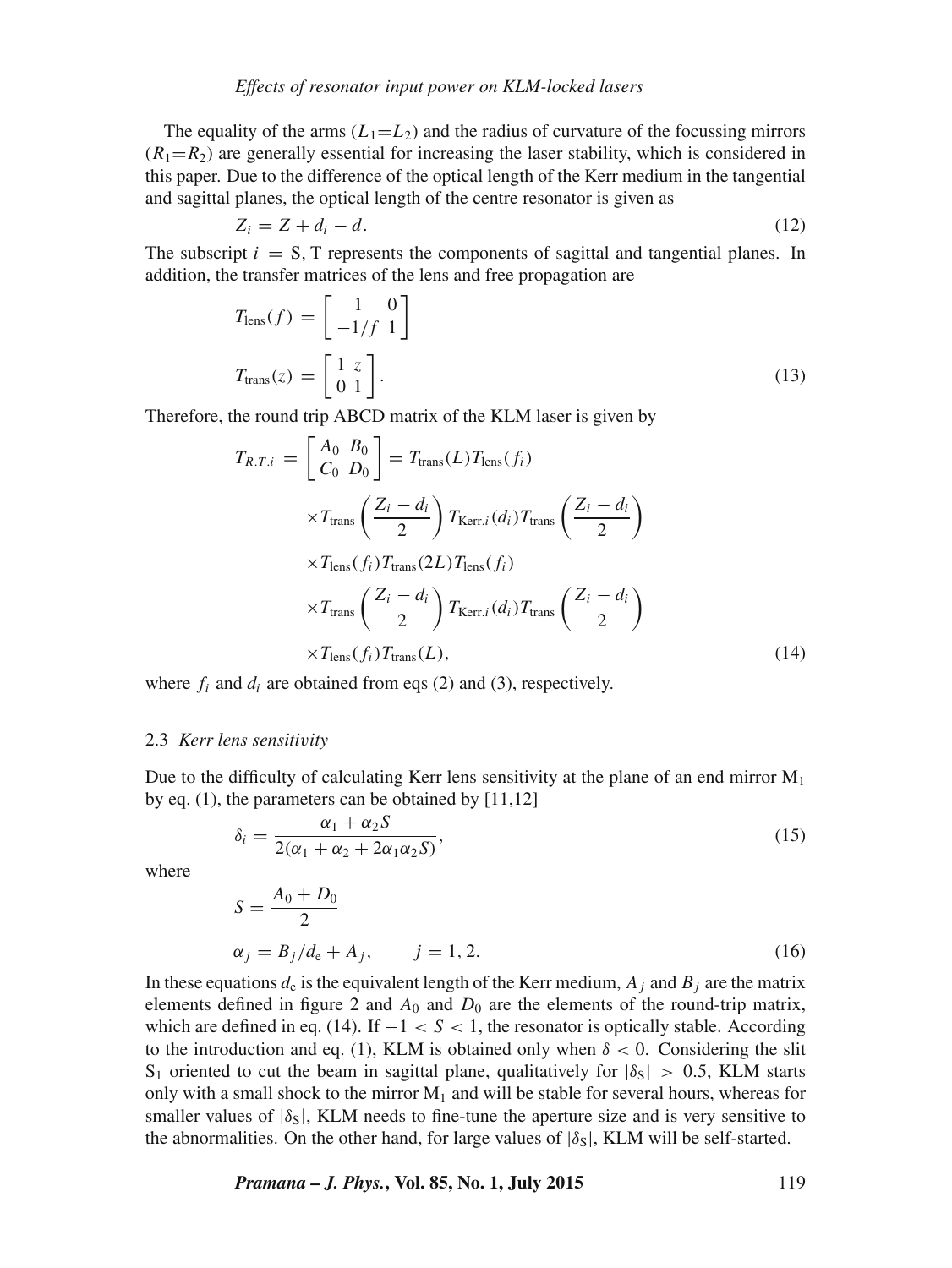# **3. Results and discussion**

In this paper, parameters for KLM configuration, which is depicted in figure 1, are similar to those used in the experiment of [12]. These parameters are reported in table 1. Accordingly, using eqs  $(5)$ ,  $(10)$  and  $(11)$ , the astigmatism compensation angle, the critical power and the collapse power are

$$
\theta = 18.877^{\circ},
$$
  
\n
$$
P_{\text{cr}} = 0.334 \text{ MW},
$$
  
\n
$$
P_{\text{collapse}} = 1.636 \text{ MW}.
$$
 (17)

Equation (17) indicates that the laser input power must be lower than  $4.77 \times P_{cr}$  to prevent the catastrophic beam collapse. Using eqs (2), (3) and (17), the focal lengths of resonator focussing mirror and the optical length of Kerr medium are modified for sagittal and tangential planes, which are presented in table 2.

# 3.1 *The stability region*

Using the values in table 2, the round-trip matrix for sagittal and tangential planes is achieved from eq. (15). Using these matrix elements, the common stability region between the sagittal and tangential planes vs. the resonator length (*Z*) and the distance between mirror  $M_3$  and the Ti:sapphire rod  $(X)$  for different values of the input power are obtained and illustrated in figure 3. Comparing this figure with the experimental values [12,22] reveals that although this figure covers the stability region of the articles, yet by increasing the laser power, a small part of the region becomes unstable. This unstable region is shown with white colour in figure 3.

# 3.2 *E*v*aluating the optimal KLM resonator*

The main quantity to enhance the KLM laser operation is the Kerr lens sensitivity, which is expressed in eq. (15). Therefore, in order to design an optimal resonator that best exploits

| Parameters                                   | Values                                                         |
|----------------------------------------------|----------------------------------------------------------------|
| Central wavelength                           | $\lambda_0 = 800$ nm                                           |
| Length of the arms                           | $L_1 = L_2 = 400$ mm                                           |
| Radius of curvature of the focussing mirrors | $R_1 = R_2 = 2 f = 100$ mm                                     |
| Thickness of the Kerr medium                 | $d = 25$ mm                                                    |
| Refractive index of the Kerr medium          | $n_0 = 1.76$                                                   |
| Kerr constant                                | $n_{2E} = 8.06 \times 10^{-23}$ m <sup>2</sup> /V <sup>2</sup> |
| Environmental factor of Ti:sapphire          | $a = 3.8$                                                      |

**Table 1.** The parameters for KLM configuration depicted in figure 1.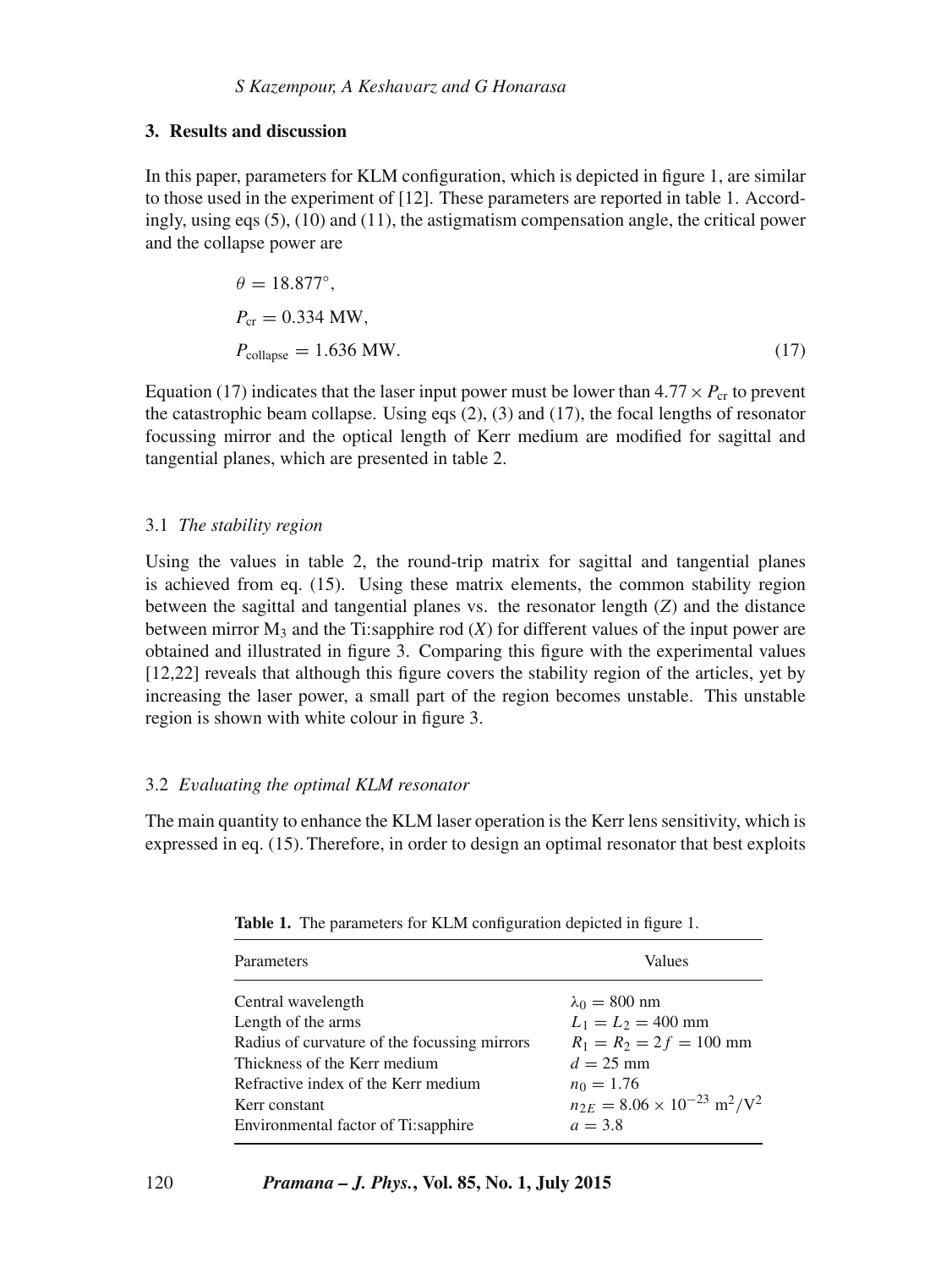|  |  | Effects of resonator input power on KLM-locked lasers |  |  |  |  |  |  |
|--|--|-------------------------------------------------------|--|--|--|--|--|--|
|--|--|-------------------------------------------------------|--|--|--|--|--|--|

| Parameters                                                       | Values                                                 |
|------------------------------------------------------------------|--------------------------------------------------------|
| Radius of curvature of the focussing mirrors in sagittal plane   | $f_{\rm S} = 50.02$ mm                                 |
| Radius of curvature of the focussing mirrors in tangential plane | $f_T = 49.98$ mm                                       |
| Optical length of Kerr medium in sagittal plane                  | $d_s = 16.337$ mm                                      |
| Optical length of Kerr medium in tangential plane                | $d_{\rm T} = 5.274$ mm                                 |
| Optical length of central resonator in sagittal plane            | $Z_s = Z + d_s - d$<br>$=$ Z $-$ 8.663 mm              |
| Optical length of central resonator in tangential plane          | $Z_{\rm T} = Z + d_{\rm T} - d$<br>$=$ Z $-$ 19.726 mm |

**Table 2.** The modified values of some parameters of table 1 for sagittal and tangential planes.

the nonlinearity for KLM, the values of *X*, *Z* and input power that satisfy the following conditions must be found.

- (1) The values must be located in the stability region.
- (2) The Kerr lens sensitivity must be negative in both sagittal and tangential planes.
- (3) According to the explanation in §2.3, the Kerr lens sensitivity in the sagittal plane, that includes slit  $S_1$ , should be minimized.

The optimal value, which is provided by the conditions of table 3 is  $\delta_S = -18.54$ .



**Figure 3.** The black colour indicates the common stability region between the sagittal and tangential planes vs. the central resonator length  $(Z)$  and the rod position  $(X)$  for (**a**)  $P = 0.5P_{cr}$ , (**b**)  $P = P_{cr}$  and (**c**)  $P = 4P_{cr}$ .

*Pramana – J. Phys.***, Vol. 85, No. 1, July 2015** 121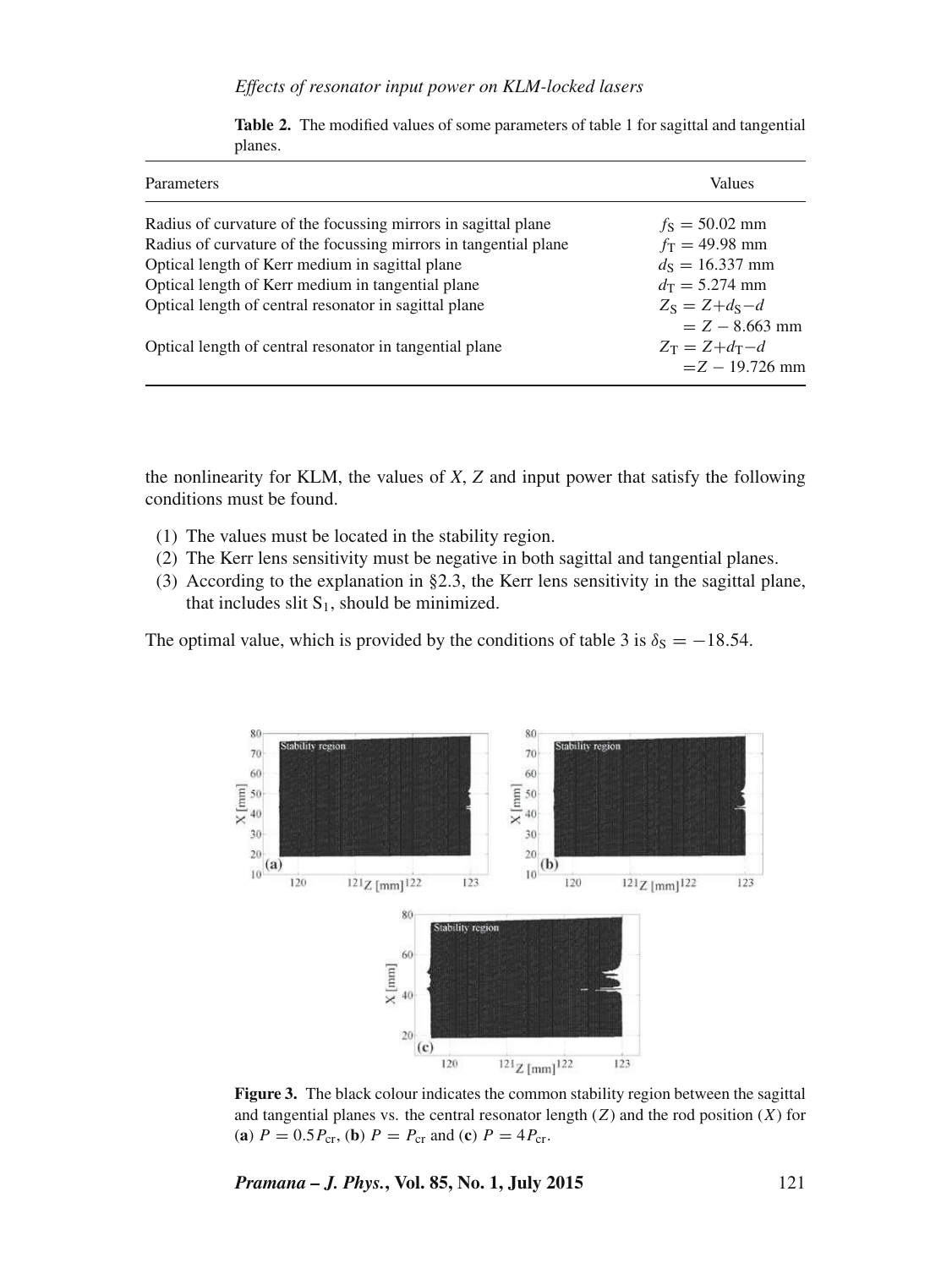# *S Kazempour, A Kesha*v*arz and G Honarasa*

| Parameters                                     | Values            |
|------------------------------------------------|-------------------|
| Central resonator length                       | $Z = 121.03$ mm   |
| Rod position                                   | $X = 48.02$ mm    |
| Ratio of the input power to the critical power | $P/P_{cr} = 1.56$ |

**Table 3.** The values for optimum KLM operation.

### 3.3 *Effects of input power on Kerr lens sensiti*v*ity*

In order to study the effects of input power, the Kerr lens sensitivity for the optimum situation of table 3 vs. resonator input power is depicted in figure 4. In addition, comparing the optimum condition with a normal one, the Kerr lens sensitivity for the normal condition, which is described in table 4, is plotted in figure 5.

Figure 4 reveals that Kerr lens sensitivity in the optimum condition is strongly dependent on the resonator input power. In addition, this figure also shows that:

- (1) By increasing the laser power upto  $P = 1.56 P_{cr}$ , the absolute value of Kerr lens sensitivity  $(|\delta|)$  is largely increased.
- (2) Note that this is applicable for beam power upto  $P = 1.56P_{cr}$ . At higher power the Kerr lens sensitivity becomes positive which is detrimental for the KLM process.

Therefore, in order to achieve the optimal KLM application, one has to increase the resonator power upto  $P = 1.56 P_{cr}$  but not more.

Figure 5 indicates that in non-optimum condition, the Kerr lens sensitivity is almost independent of input power. In addition, in this regime,  $|\delta|$  is less than 1.5 for sagittal and tangential planes, which causes difficultly in initiating the KLM process. Furthermore, the maximum absolute value of the Kerr lens sensitivity reported in [12,22] is less than 2.5. This is true for a normal operation mode that is presented in figure 4, while in this study the amount of the quantity is significantly improved by optimizing the effect of resonator input power on the Kerr lens sensitivity.



**Figure 4.** Kerr lens sensitivity vs. resonator input power in optimum operation.

122 *Pramana – J. Phys.***, Vol. 85, No. 1, July 2015**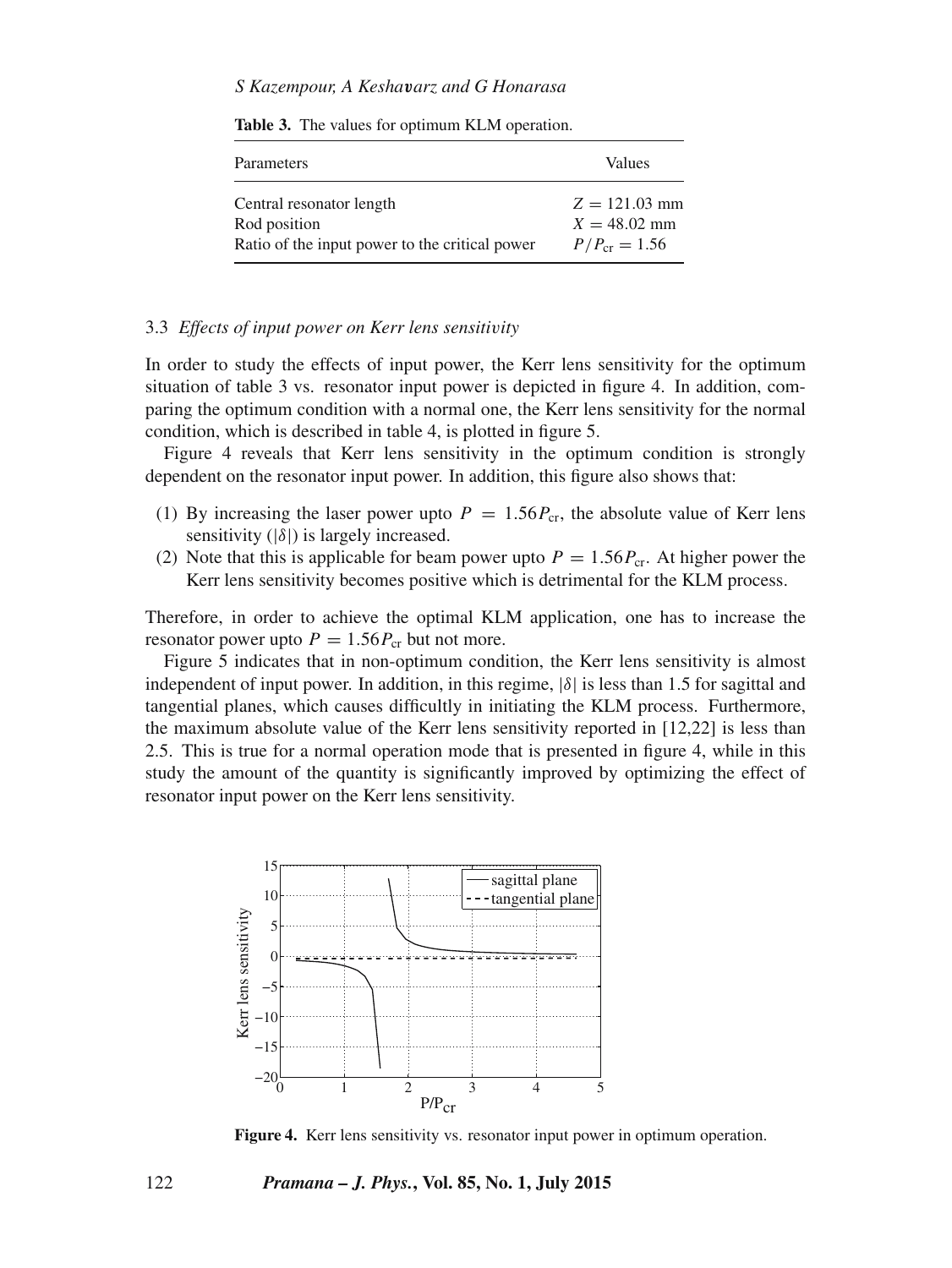# *Effects of resonator input power on KLM-locked lasers*

**Table 4.** The values for normal KLM operation.

Parameters Values Central resonator length  $Z = 121.4$  mm Rod position  $X = 57.8$  mm The ratio of the input power to the critical power  $P / P_{cr} = 1.38$ 





**Figure 5.** Kerr lens sensitivity vs. resonator input power for normal operation.

# **4. Conclusion**

In conclusion, we have studied the effect of input power on the stability region and Kerr lens sensitivity, which are effective parameters for designing self-started KLM lasers. Considering a four-mirror optical system as one of the best resonators for KLM operation, the common stability region for sagittal and tangential planes was calculated. Also, the astigmatism was compensated by the tilted focussing mirror under the necessary astigmatism compensation angle. In addition, the following corrections were performed:

- (1) As the resonator beam is not perpendicular to the focussing mirrors, the focal lengths of sagittal and tangential planes were calculated and adjusted.
- (2) As the nonlinear Kerr medium is placed at the Brewster angle, its optical length would be different for sagittal and tangential planes. These differences were considered in this study.
- (3) The effect of laser input power was also considered in this research.

Furthermore, calculating the stability region for various input powers indicates that by increasing the laser power, a small part of this region becomes unstable.

Resonator parameters and the proper input power in the stability region, which has negative Kerr lens sensitivity for sagittal and tangential planes, were selected. To design an optimal resonator, the absolute Kerr lens sensitivity in the sagittal plane of slit  $S_1$  was maximized. The computed optimal values provide the possibility to significantly improve the amount of Kerr lens sensitivity so that the KLM laser was substantially developed.